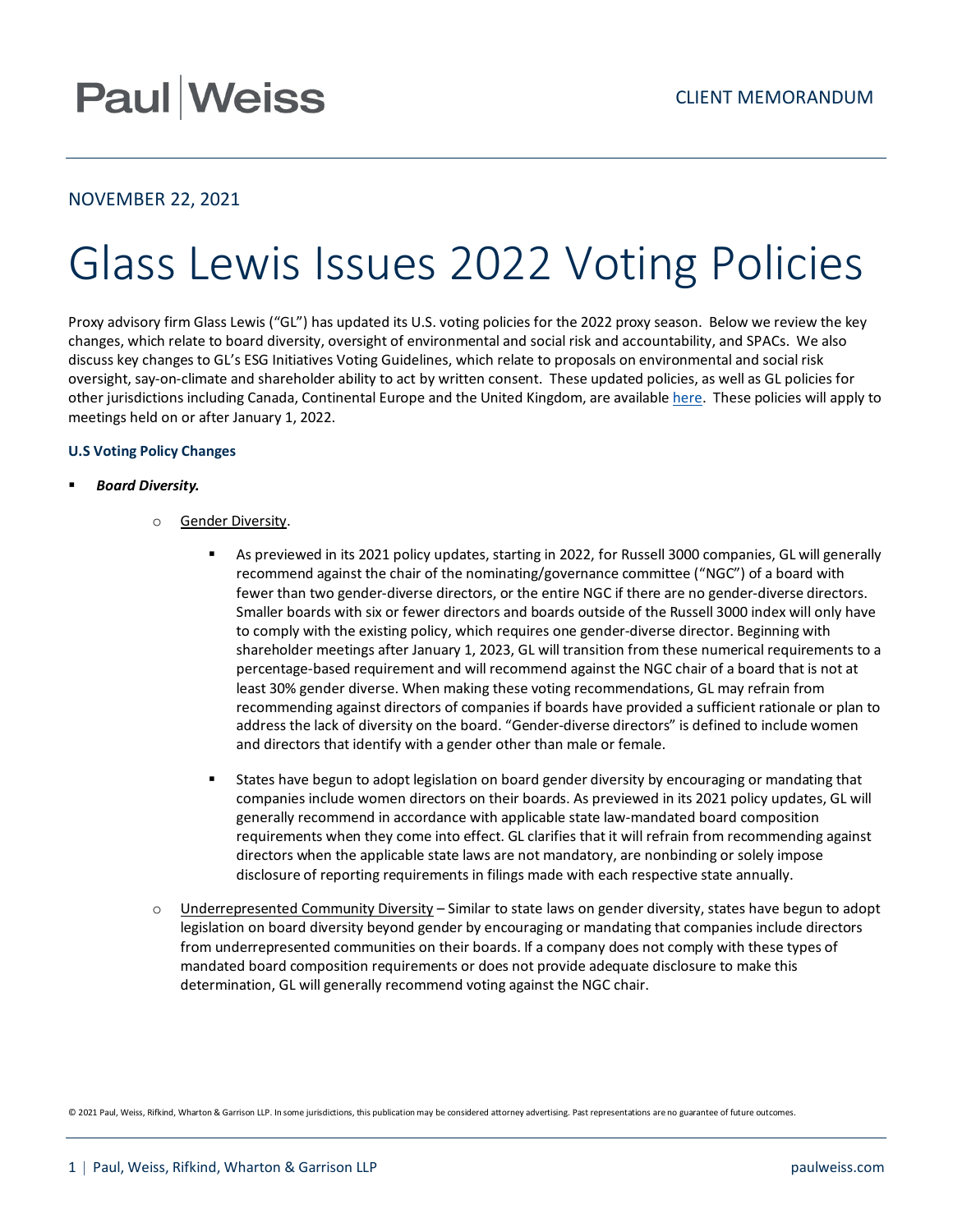- o Nasdaq Diversity Disclosure Requirements For annual meetings held after August 8, 2022, GL will recommend voting against the NGC chair of Nasdaq-listed companies that fail to comply with the new Nasdaq board diversity disclosure requirements. $^{1}$
- o Disclosure of Director Diversity and Skills In 2022, for S&P 500 companies, GL may recommend voting against the NGC chair where the company makes "particularly poor disclosure" around director diversity and skills, defined as providing no disclosure on (i) the board's current percentage of racial/ethnic diversity; (ii) whether the board's definition of diversity explicitly includes gender and/or race/ethnicity; (iii) whether the board has adopted a policy requiring women and minorities to be included in the initial pool of candidates when selecting new director nominees (aka the "Rooney Rule"); and (iv) board skills disclosure. The existing policy that a company's disclosures in this area will merely inform GL's assessment of the company's overall governance and be a possible contributing factor in GL's recommendation when additional board-related concerns have been identified will continue to apply to non-S&P 500 companies. Starting in 2023, GL will recommend against the NGC chair at S&P 500 companies that do not provide any disclosure of racial/ethnic minority demographic information.
- *Board Oversight of Environmental & Social Risk*. GL will note as a concern (for Russell 1000 companies), and generally recommend against the NGC chair (for S&P 500 companies), when boards do not provide adequate disclosure on boardlevel oversight of environmental and social issues. GL states, however, that while it is important that these issues are overseen at the board and that shareholders are afforded meaningful disclosure of these oversight responsibilities, companies should determine the best structure for this oversight. Under existing policies, GL had only noted as a concern when there was inadequate disclosure even at S&P 500 companies.
- *Board Accountability***.** 
	- o Multi-Class Share Structures with Unequal Voting Rights GL will recommend against the chair of the NGC at companies with multi-class share structures and unequal voting rights when the company does not provide for a reasonable sunset (generally seven years or less) of the multi-class share structure. This builds upon GL's existing policy of recommending against the board at newly public companies that adopted this type of structure without shareholder approval (in particular by unaffiliated shareholders) following the IPO or a reasonable sunset.
	- o Against Recommendations When There Is a Classified Board Where GL has a policy to recommend against a particular committee chair, but the chair is not up for election because the board is staggered, beginning in 2022, GL will generally recommend voting against other members of the committee who are up for election on a case-by-case basis. If there is no designated chair, GL will generally recommend against the longest-serving or senior directors on the applicable committee.
	- o Waiver of Age and Tenure Policies Where the board has waived its term/age limits for two or more consecutive years, GL will generally recommend against the NGC chair, unless a compelling rationale is provided for why the board is proposing to waive this rule (e.g., consummation of a corporate transaction). Currently, GL "may consider" recommending against the NGC for a waiver without sufficient explanation.

<sup>1</sup> For more information on the Nasdaq board diversity disclosure requirements, please see our client alert, *[SEC Approves](https://www.paulweiss.com/practices/transactional/capital-markets/publications/sec-approves-nasdaq-board-diversity-requirements?id=40690)  [Nasdaq Board Diversity Requirements](https://www.paulweiss.com/practices/transactional/capital-markets/publications/sec-approves-nasdaq-board-diversity-requirements?id=40690)*.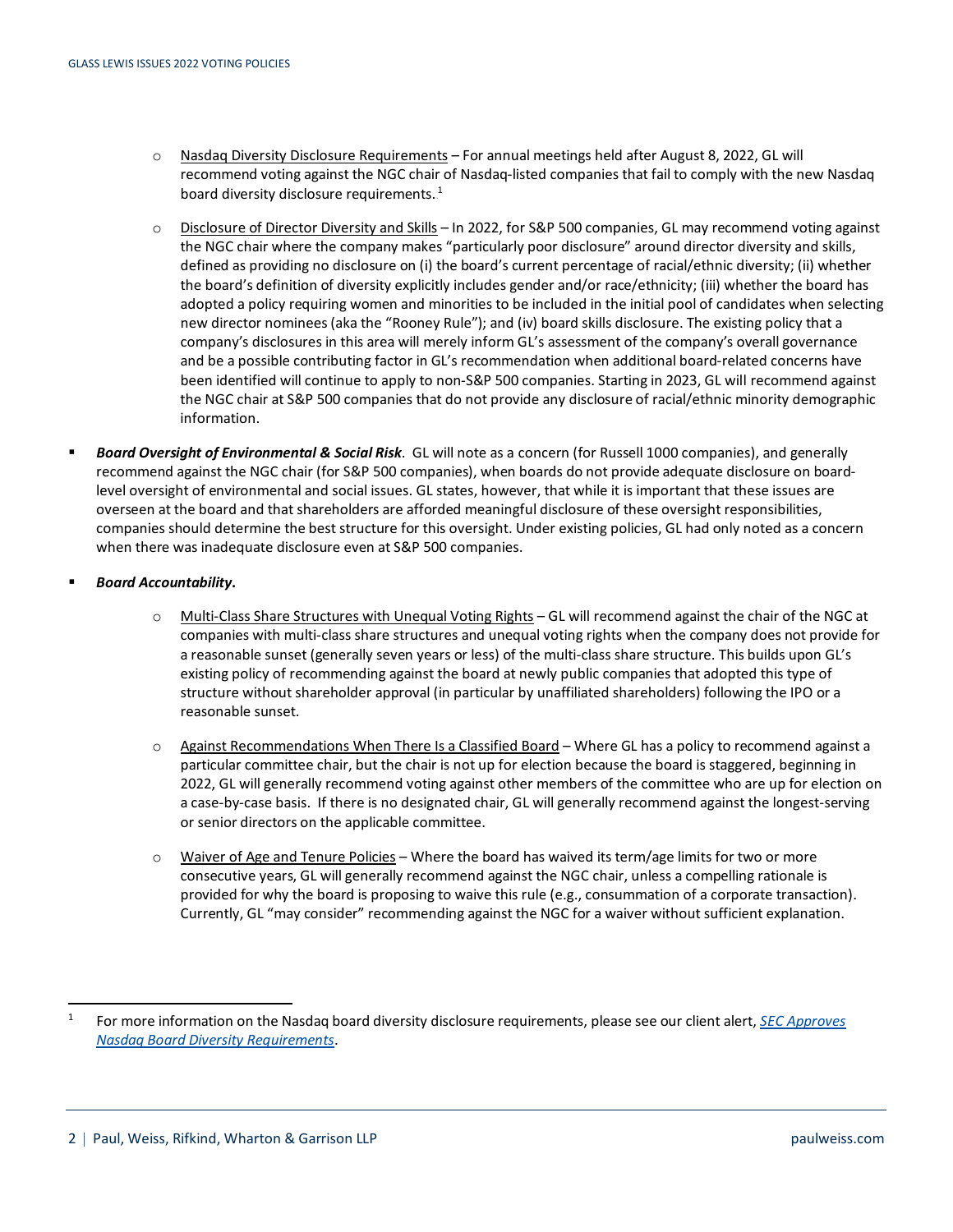- *SPACs.*
- o Governance Following a Business Combination with a SPAC Under a new policy, where a SPAC target board adopts a multi-class share structure where voting rights are not aligned with economic interest or certain antitakeover provisions (e.g., a poison pill or classified board), GL will generally recommend against all members of the board who served at the time of the company becoming public. Exceptions to this policy include where the board (i) submits these provision to a shareholder vote on an advisory basis at the meeting where shareholders voted on the business combination, (ii) committed to submit these provisions to a shareholder vote at the company's first shareholder meeting after the company becoming public or (iii) provided for a reasonable sunset of these provision (generally three to five years in the case of a classified board or poison pill and seven years or less in the case of a multi-class structure).
- o Director Commitments of SPAC Executives GL has added a new policy clarifying that directors whose only executive role is at a SPAC will be subject to the same overboarding requirements as outside directors (i.e., GL will recommend against such a director if he or she sits on more than five public company directorships instead of more than two as with other executive directors).
- *Federal Exclusive Forum Provisions*. GL has clarified that when boards have adopted federal exclusive forum provisions (i.e., organizational document provisions designating federal courts as the sole jurisdiction for matters arising under the Securities Act of 1933) without seeking shareholder approval, GL will generally recommend against the NGC chair. This is the same approach taken by GL's existing policy relating to boards adopting exclusive forum provisions designating state courts as exclusive jurisdiction for intracorporate matters.
- *Other Provisions*. In addition to the above, GL has adopted several clarifying amendments related to executive compensation, governance following a direct listing, director independence and increases in authorized preferred stock.

#### **ESG Initiative Changes**

GL addresses the bulk of their policies related to shareholder and management proposal topics in a separate ESG Initiatives policy document. Among the key updates are the following:

- *Say-on-Climate*. Due to its belief that a board is in the best position to set company strategy and that shareholders may not be able to make informed decisions regarding a company's climate strategy due to having incomplete information, GL will generally oppose shareholder proposals requesting that companies adopt a say-on-climate vote. If a company has such a vote, however, GL will evaluate climate transition plans on a case-by-case basis. In making a voting recommendation, GL will consider the company's disclosure of the board's role in setting company strategy in the context of the say-on-climate vote and disclosure on how the board intends to interpret the vote results and its engagement with shareholders on the issue. GL will also evaluate each climate transition plan in the context of the respective company's operations and risk profile.
- *Stockholder Written Consents*. GL has codified its approach to shareholder proposals requesting that companies lower the threshold required to initiate stockholder action by written consent. GL will generally recommend in favor of lowering the ownership threshold to initiate stockholder action by written consent when the company does not have a provision allowing shareholders to call special meetings, or only allows shareholders owning more than 15% of its shares the ability to call a special meeting. GL will oppose lowering the ownership threshold necessary to initiate stockholder written consent if the company has an existing 15% or lower special meeting threshold.

\* \* \*